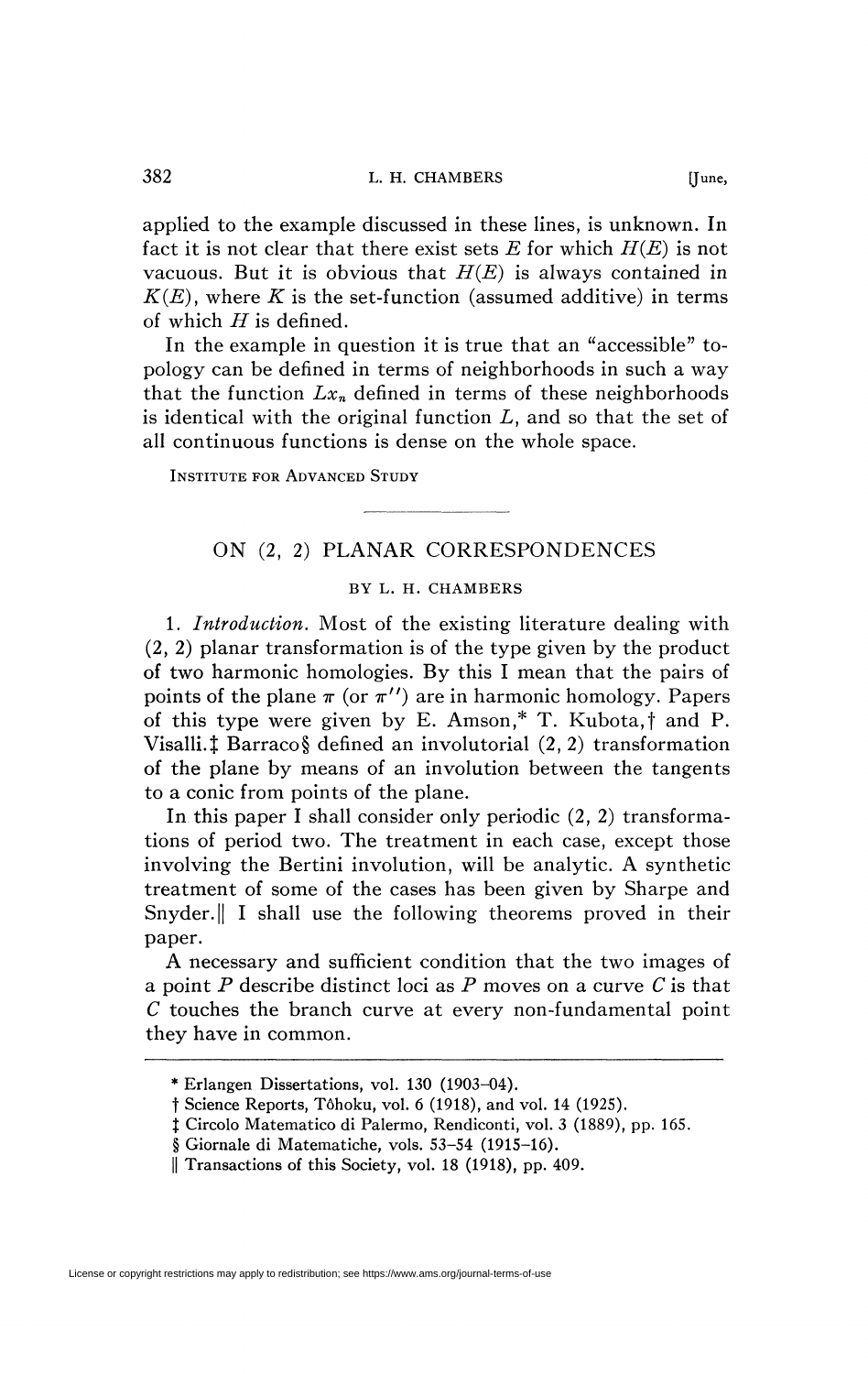A necessary and sufficient condition that a (2, 2) transformation be the product of a  $(2, 1)$  transformation and a  $(1, 2)$ transformation is that the defining curves of the one plane (and hence of the other) define a net.

Bertini proved that every rational involution of the plane was one of four types, namely, harmonic homology, Geiser, Jonquière, or Bertini.\* Castelnuovo showed f that these four involutions could be mapped on a double plane and that planar involutions of any order are always rational.

I shall define the (2, 2) transformations of this paper as follows. Consider any of the transformations  $(H)$ ,  $(G)$ ,  $(J)$ ,  $(B)$ as existing in the planes  $\pi$  and  $\pi''$ , and mapped doubly upon a plane  $\pi'$  in such a manner that the two points in involution correspond to a single point of the plane  $\pi'$ . Associating points of  $\pi'$  with pairs of points in involution of the planes  $\pi$  and  $\pi''$ will define a  $(2, 2)$  transformation.

The (2, 2) transformation, as defined, is periodic and of period two. A point  $P_1$  of the plane  $\pi$  has for its image in  $\pi'$  a point  $P'_1$ , and  $P'_1$  has for its image in  $\pi''$  two points  $P'_1$ ,  $P'_2$ , which are in involution. By the inverse transformation the points  $P_1''$ ,  $P_2''$ , have for image the point  $P_1'$  of  $\pi'$ . The image of  $P_1'$ in  $\pi$  is the point  $P_1$ , and a point  $P_2$ , associated with  $P_1$  in the involution of the plane  $\pi$ .

By this method of generating  $(2, 2)$  transformations, there are sixteen types. Of these, only ten are distinct. Various cases of each type arise due to the mapping used in the plane  $\pi'$ . Superposition of fundamental elements of the plane  $\pi'$  cause a reduction in the order of the transformations.

Zeuthen's theoremj will not apply in the Bertini types if the image curve, in the plane of the Bertini, degenerates unless both components of the curve are considered simultaneously. The mapping of *(H)*, *(G)*, and *(J)* upon a double plane has been done by Snyder§ and will not be repeated.

2. *The Mapping of (B) Upon a Double Plane.* This will be done by a different method than previously employed. The *(B)* 

License or copyright restrictions may apply to redistribution; see https://www.ams.org/journal-terms-of-use

*<sup>\*</sup>* Annali di Matematica, (2), vol. 8 (1877), p. 244.

t Rendiconti dei Lincei, (5), vol. 2 (1893), p. 205.

*t* F. Severi, *Trattato di Geometria Algebraico,* vol. 1, part 1, pp. 209.

<sup>§</sup> V. Snyder, this Bulletin, vol. 30, pp. 101-124 (1920).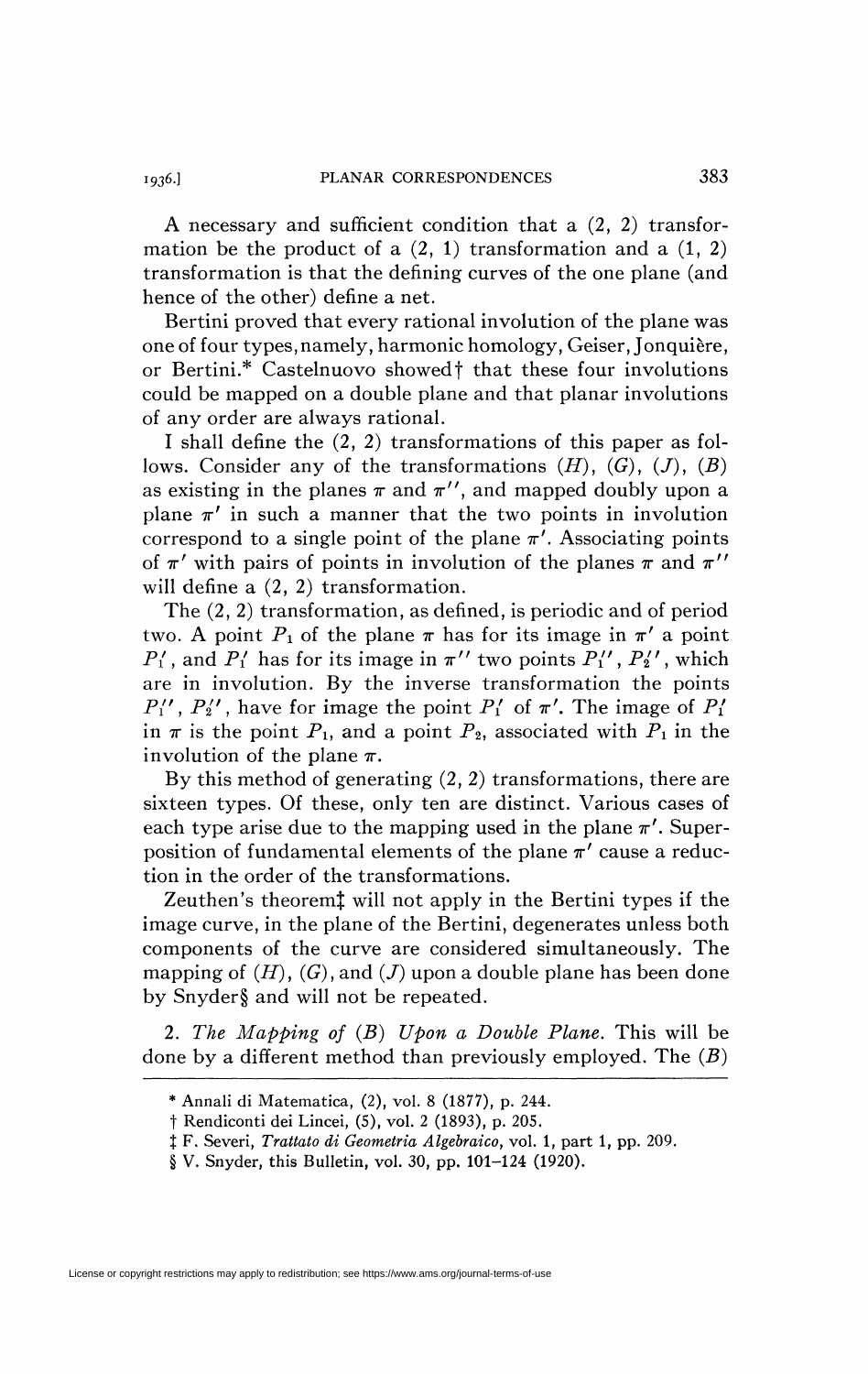involution of  $\pi$  can be defined by the web of curves

(1) 
$$
a\phi^2 + b\phi\psi + c\psi^2 + df = 0,
$$

where  $\phi$  and  $\psi$  are general cubic curves and f is a sextic having double points at eight of the nine intersections of  $\phi$  and  $\psi$ <sup>\*</sup>

Refer the points of  $\pi$  to those of a 3-way space by the equations

(2) 
$$
\xi = \phi^2
$$
,  $\eta = \phi \psi$ ,  $\zeta = \psi^2$ ,  $\tau = f$ .

The pairs of points in involution are mapped doubly upon the cone  $\Gamma = \eta^2 - \xi \zeta = 0$  whose vertex arises from the ninth point of intersection of  $\phi$  and  $\psi$  and whose generators correspond to cubics of the pencil  $\Lambda = \phi + \lambda \psi = 0$ . By a stereographic projection  $\dagger$  of  $\Gamma$  upon  $\pi'$ ,  $(B)$  will be mapped doubly upon  $\pi'$ .

The inverse transformation is obtained by solving the equations

(3) 
$$
\psi\xi - \phi\eta = 0,
$$

$$
f\zeta - \psi^2\tau = 0.
$$

Since sixteen roots of this solution are known, the resulting equation is quadratic. The coincidence curve is

(4) 
$$
K_{9} \equiv \frac{\partial(\phi, \psi, f)}{\partial(x_{1}, x_{2}, x_{3})} = 0.
$$

We have  $K_9: 8Q_3^3$ . A cubic of  $\Lambda$  meets  $K_9$  in three variable points, hence  $K_{9}$  is represented in the 3-way space as the intersection of  $\Gamma$  with a cubic surface and projects into  $L_6'$ :  $(P_1' \equiv P_2')^3$ (that is, two consecutive 3-fold points). The tangent  $\gamma'$  to  $L'_6$  at  $P_1' \equiv P_2'$  is determined by the tangent plane to  $\Gamma$  at the vertex of projection.

A line  $l(x)$  is met by any cubic  $\Lambda$  in three points and is represented in  $\pi'$  by a  $C'_0$  :  $(P'_1 \equiv P'_2)^3$ ,  $4P'^2$ .  $8Q_i \sim 8C'_2$  :  $(P'_1 \equiv P'_2')$ with  $\gamma'$  as tangent. Points of  $\gamma'$  correspond to directions through  $P_1$ ,  $P_2$ , the images of the vertex of projection. The line  $l'(x')$ meets each fundamental conic in two points and has for image a  $C_6$ :  $8Q_i^2$ ,  $P_1$ ,  $P_2$ . A line  $l'(x')$ :  $(P'_1 \equiv P'_2)$  will determine two generators of  $\Gamma$ , one of which is fixed; hence  $(P'_1 \equiv P'_2) \sim C_3$  of  $\Lambda$ .

<sup>\*</sup> V. Snyder, American Journal of Mathematics, vol. 33 (1910), p. 43.

f Snyder and Sisam, *Analytic Geometry of Space,* p. 145.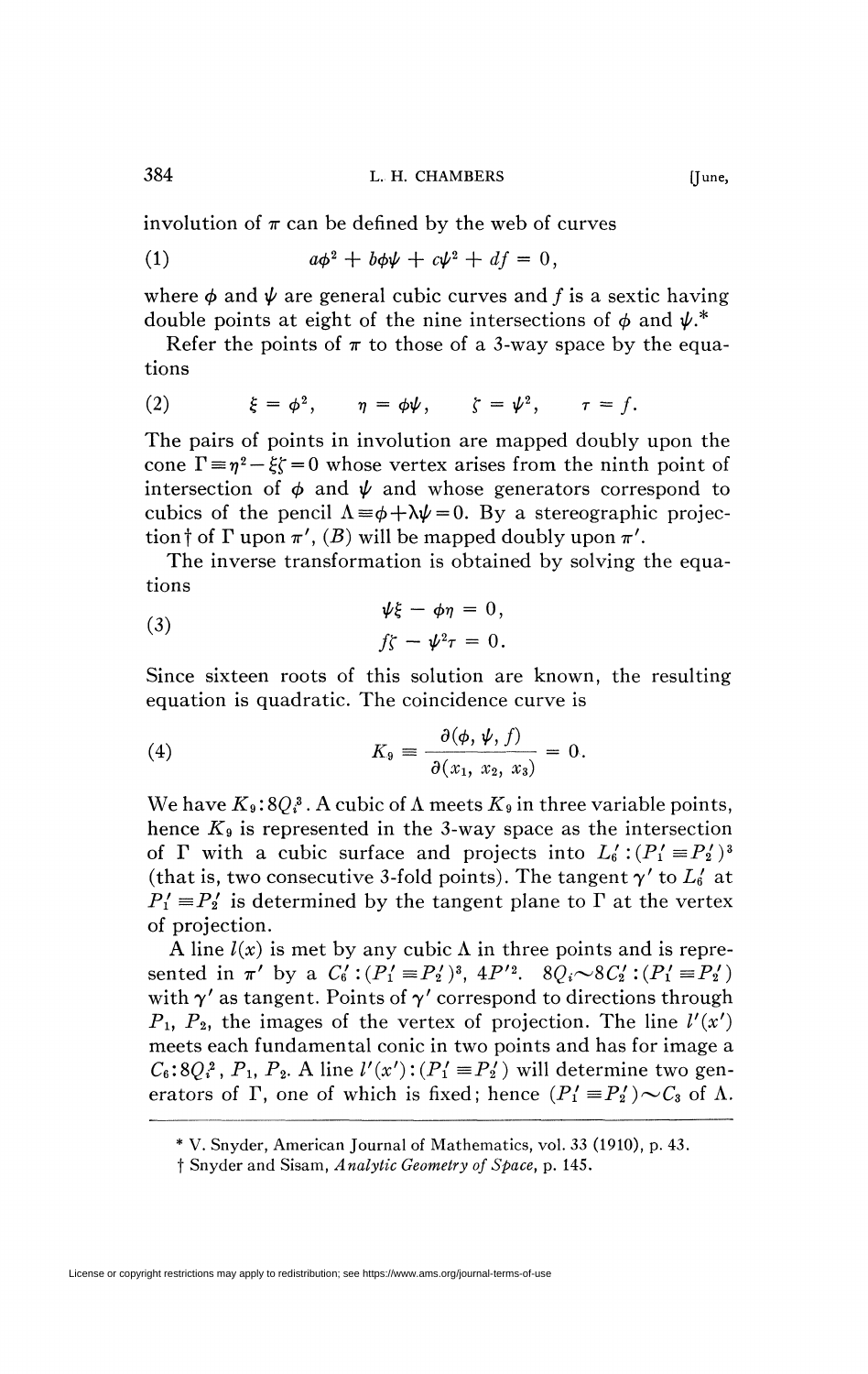3. The Transformation  $(H)(H)$ . Let the two transformations  $(H)$ , of the planes  $\pi$  and  $\pi''$ , be mapped independently upon the plane  $\pi'$ .

CASE I. If the transformation  $(x')$  into  $(\bar{x}')$  is

$$
x_i' = \sum_{j=1}^3 g_{ij} \bar{x}_j',
$$

the  $(2, 2)$  transformation is obtained by combining the two  $(2, 1)$ transformations and this (1,1) transformation. The *F-*points of  $\pi$  are (0, 1, 0) and  $(\pm (G_{11}G_{31})^{1/2}, G_{21}, G_{31})$ , which  $\sim g_{31}x_1''^{2}$  $+g_{32}x_2''x_3'' + g_{33}x_3''^2 = 0$  and  $x_3'' = 0$ , respectively.  $L_4$  is a degenerate quartic composed of two conies. A similar *F* system and branch curve exist in  $\pi''$ . The line  $l(x) \sim C_4'$ :  $[(0, 1, 0) \equiv (0, 1, 0)]^2$ . The line  $l''(x'')$  has a similar image in  $\pi$ .

CASE II. If the transformation existing between  $(x')$  and  $(\bar{x}')$ is  $x'_1 = \bar{x}'_1$ , the (2, 2) transformation is rational. There are no *F*-elements in either  $\pi$  or  $\pi''$ , and  $L_1 \equiv x_1 = 0$ ,  $L_1'' \equiv x_1'' = 0$ . The line  $l(x) \sim C_2''$  composed of two lines. The line  $l''(x'')$  has a similar image in  $\pi$ .

4. The Transformation  $(G)(H)$ . Combining the mapping of *(G)* of  $\pi$  with the mapping of *(H)* of  $\pi$ <sup>''</sup>, the resulting (2, 2) transformation is of the type  $(G)$   $(H)$ .  $7Q_i \sim 7C'_2$ .  $P_1$ ,  $P_2 \sim x'_3$ ' = 0.  $(0, 1, 0)$  of  $\pi'' \sim x_1C_2 - x_2C_3 = 0$ .  $L_6 = (x_2C_3 - x_3C_2)(x_1C_2 - x_2C_3) = 0$ .  $L'_8: [(0, 1, 0) \equiv (0, 1, 0)]^4$ . The line  $l(x) \sim C_6''': P_1''{}^2$ ,  $P_2'{}'{}^2$  $[(0, 1, 0) = (0, 1, 0)]^4$ ,  $2P''^2$ . The line  $l''(x'') \sim C_6$ :  $7Q_i^2$ .

5. The Transformation  $(J)(H)$ . By combining the mapping of *(H)* of  $\pi$ " with the mapping of *(J)* of  $\pi$ , the (2, 2) transformation (7) *(H)* is obtained.

CASE I. Let the transformation of the plane  $\pi'$  be

$$
x_i' = \sum_{j=1}^3 g_{ij} \bar{x}_j.
$$

(0, 0, 1) of  $\pi \sim C''_{2(m-1)}$ : [(0, 1, 0)  $\equiv$  (0, 1, 0)]<sup>*m*-1</sup>, 2P''*m*-2.  $P_1, P_2 \sim x_5'' = 0.$   $4(m-1)Q_i \sim 4(m-1)C_2''$ : (0, 1, 0).  $P_3$ ,  $P_4 \sim x_3'' = 0.$  (0, 1, 0) of  $\pi'' \sim C_{m+1} : (0, 0, 1)^{m-1}$ .  $P_1''$ ,  $P_2''$  $\sim M_1 - a_3 M_2 = 0$ .  $P_3'$ ,  $P_4' \sim a_1 x_1 + a_2 x_2 = 0$ .  $L_{2(m+1)}$  degenerates into two parts of order  $(m+1)$ , each part having an  $(m-1)$ -fold point at  $(0, 0, 1)$ .  $L'_{4m}$ :  $[(0, 1, 0) \equiv (0, 1, 0)]^{2m}$ ,  $2P^{2(m-1)}$ ,  $2P^2$ .

1936.]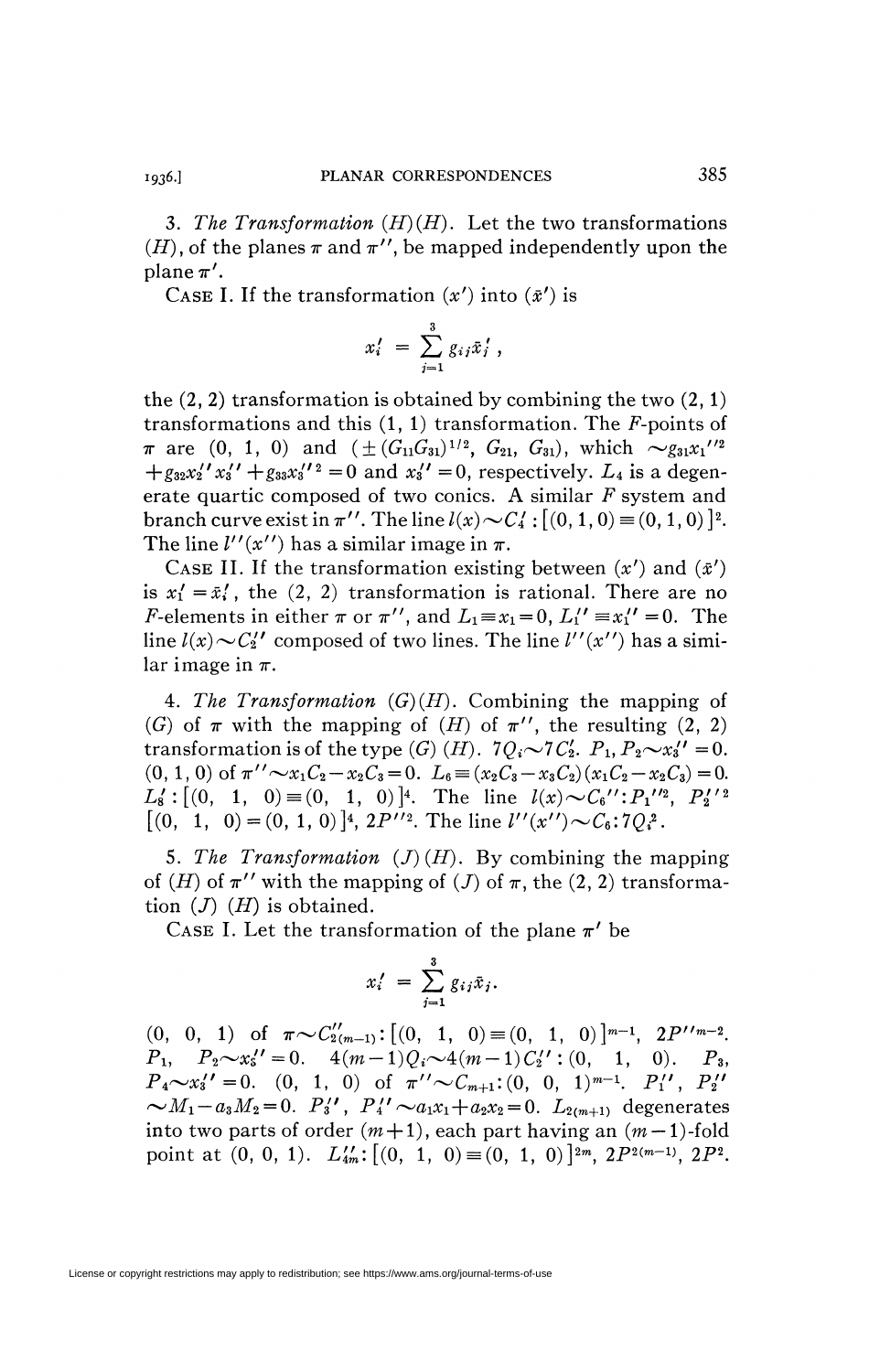The line  $l(x) \sim C''_{2(m+1)}$ :  $[(0, 1, 0) \equiv (0, 1, 0)]^{m+1}$ ,  $2P^m$ . The line  $l''(x'') \sim C_{2(m+1)}$ : (0, 0, 1)<sup>2(m-1)</sup>, 4(m - 1) $Q_i^2$ ,  $P_1^2$ ,  $P_2^2$ .

CASE II. Let the transformation of the plane  $\pi'$  be  $x'_i = \bar{x}'_i$ .  $4(m-1)Q_i \sim 4(m-1)C'_2$ ' .  $P_1$ ,  $P_2 \sim C'_2$ ' .  $(0, 0, 1) \sim C'_{2(m-1)}$  $:\left[ \begin{pmatrix} 0, 0, 1 \end{pmatrix} \equiv \left( 0, 0, 1 \right) \right]^{m-2}, \ \left[ \begin{pmatrix} 0, 1, 0 \end{pmatrix} \equiv \left( 0, 1, 0 \right) \right]^{m-1}$ .  $P_3, P_4$  $\sim x_3'' = 0$ .  $(0, 1, 0)$  of  $\pi'' \sim M_2 = 0$ .  $(0, 0, 1)$  of  $\pi'' \sim M_1 - a_3 M_2 = 0$ .  $P_1'$ ,  $P_2' \sim a_1x_1+a_2x_2=0.$   $L_{2(m+1)} \equiv x_1(a_1x_1+a_2x_2)(M_1-a_3M_2)M_2.$  $L_{4m}^{\prime\prime}$ :  $[(0, 1, 0) \equiv (0, 1, 0)]^{2m}$ ,  $[(0, 0, 1) \equiv (0, 0, 1)]^{2(m-1)}$ . The line  $l(x) \sim C'_{2(m+1)}$ :  $[(0, 1, 0) \equiv (0, 1, 0)]^{m+1}$ ,  $[(0, 0, 1) \equiv (0, 0, 1)]^m$ . The line  $l''(x'') \sim C_{2(m+1)}$ :  $4(m-1)Q_i^2$ ,  $P_1^2$ ,  $P_2^2$ ,  $(0, 0, 1)^{2(m-1)}$ .

6. The Transformation (B)  $(H)$ . CASE I. Let  $(H)$  of  $\pi''$  be mapped upon  $\pi'$  and (B) of  $\pi$  be mapped upon  $\pi'$ , so that  $P'_1 \equiv P'_2$  is a general point  $(a', b', c')$ . Eight points  $Q_i \sim 8C'_i$  $: [(0, 1, 0) \equiv (0, 1, 0)]^2$ .  $P_1, P_2 \sim C_2''$  : (0, 1, 0).  $P_3 P_4 \sim x_3'' = 0$ .  $(0, 1, 0)$  of  $\pi'' \sim C_6$ :  $8Q_i^2$ ,  $P_1$ ,  $P_2$ .  $L_{12}$ :  $C_6$ .  $\overline{C}_6$ , each of the net (1).  $L''_1: 2(P'_1 = P'_2')^2$ ,  $[(0, 1, 0) \equiv (0, 1, 0)]^6$ . The line  $l(x) \sim C''_{12}$ :  $[(0, 1, 0) \equiv (0, 1, 0)]^6$ ,  $8P''^2$ ,  $2(P'_1 \equiv P'_2')^3$ . The line  $l''(x'')$  $\sim C_{12}$ : 8 $Q_i$ <sup>4</sup>,  $P_1$ <sup>2</sup>,  $P_2$ <sup>2</sup>.

CASE II. Let (B) be mapped on  $\pi'$  so that  $P_1' \equiv P_2' = (0, 1, 0)$ ,  $\gamma' \neq x'_1 = 0, \ \ \gamma' \neq x'_3 = 0. \quad \ 8Q_i \sim 8C'_4' : (0, 1, 0)^3. \quad P_1 P_2 \sim C'_2'.$  $P_3P_4\sim x_3''=0.$  (0, 1, 0) of  $\pi''\sim C_3$  of  $\Lambda$ .  $L_6$ : 2 $C_3$  of  $\Lambda$ .  $L_{12}''$  has 9 branches through (0, 1, 0) by threes in three directions,  $p'' = 10$ . The line  $l(x) \sim C_{12} : 8P''^2$  and the singularities of  $L''_{12}$ . The line  $l''(x'') \sim C_{12} : 8Q_i^2$ ,  $P_1^2$ ,  $P_2^2$ .

CASE III. Let (B) be mapped upon  $\pi'$  so that  $P'_1 \equiv P'_2$  $=(0, 1, 0), \gamma' \equiv x'_3 = 0.$   $8Q_i \sim 8C'_4$ ': $(0, 1, 0)^3$  with  $x'_3' = 0$  as tangent.  $P_1$ ,  $P_2 \sim x_3'' = 0$ . (0, 1, 0) of  $\pi'' \sim C_3$  of  $\Lambda$ .  $L_6: 2C_3$  of  $\Lambda$ .  $L_{12}$ <sup>'</sup> has 9 branches through  $(0, 1, 0)$  with  $x_3' = 0$  as tangent. The line  $l(x) \sim C_{12}$ ' :8P'<sup>'2</sup> and singularities of  $L_{12}$ . The line  $l''(x'') \sim C_{12}$ : 80<sup>4</sup>,  $P_1^2$ ,  $P_2^2$ .

7. The Transformation (G) (G). Combining two mappings of (G) we obtain the transformation  $(G)(G)$ .  $7Q_i \sim 7C_3'$ .  $L_{12}:7Q_i^4$ . The line  $l(x) \sim C_9'$  :  $7Q_i^3$ ,  $2P''^2$ . Similar results hold for the plane  $\pi^{\prime\prime}$ .

8. The Transformation  $(G)(J)$ . Let the transformation  $(J)$ of  $\pi^{\prime\prime}$  be mapped upon  $\pi^{\prime}$ . Combining this mapping with that of (G), we obtain the transformation (G) (J).  $7Q_i \sim 7C'_{m+1}:P''_1$ ,  $P''_2$ ,  $4(m-1)Q''$ ,  $(0, 0, 1)^{m-1}$ .  $P_1, P_2 \sim M_1 - a_3M_2 = 0$ .  $P_3, P_4 \sim a_1x''$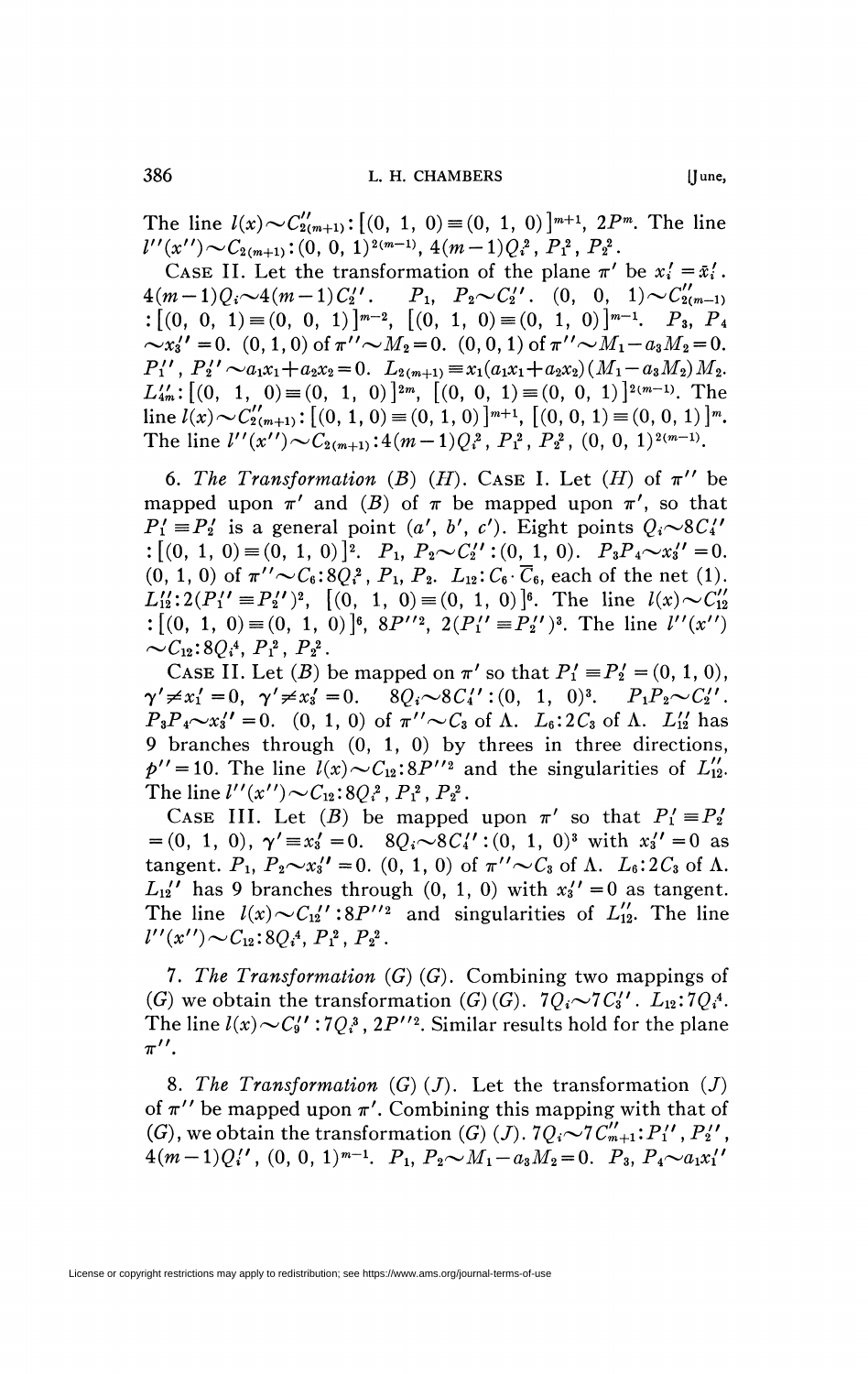$+a_2x_2''=0.$   $4(m-1)Q_1'' \sim 4(m-1)C_3:7Q_i$ .  $P_1'', P_2' \sim C_3:7Q_i$ .  $(0, 0, 1)$  of  $\pi'' \sim C_{3(m-1)}$ :  $7Q_i^{m-1}$ ,  $2P^{m-2}$ .  $L_{6m}$ :  $2P^{2(m-1)}$ ,  $2P^2$ ,  $7Q_i^2$ <sup>m</sup>.  $L''_{4(m+1)}$ :  $4(m-1)Q_i^{1/4}$ ,  $P_1^{1/4}P_2^{1/4}$ ,  $(0, 0, 1)^{4(m-1)}$ . The line  $l(x) \sim C_{3(m+1)}''$ : 4(m - 1) $Q_i^3$ ,  $P_1''^3$ ,  $P_2''^3$ , (0, 0, 1)<sup>3(m-1)</sup>, 2 $P^2$ . The line  $l''(x'') \sim C_{3(m+1)}$ : 7 $Q_i^{m+1}$ , 2 $P^m$ .

9. The Transformation  $(B)(G)$ . Let the transformation  $(G)$  of  $\pi$ " be mapped upon  $\pi$ ". Combining this mapping with that of §2, we have the transformation (B)(G).  $8Q_i \sim 8C_6'$ :70''.  $P_1, P_2 \sim C_3'$ ':7 $Q_i'$ . 7 $Q_i' \sim 7C_6$ :8 $Q_i^2$ ,  $P_1$ ,  $P_2$ .  $L_{24}$ :8 $Q_i^3$ ,  $P_1^4$ ,  $P_2^4$ .<br> $L_{18}'':2(P_1' = P_2'')^3$ , 7 $Q_i^6$ . The line  $l(x) \sim C_{18}'':8P''^2$  and singularities of  $L_{18}'$ . The line  $l''(x'') \sim C_{18} : 2P^2$ ,  $8Q_i^6$ ,  $P_1^3$ ,  $P_2^3$ .

10. The Transformation  $(J)(J)$ . Suppose the equations for the mapping of (*J*) of  $\pi^{\prime\prime}$  upon  $\pi^{\prime}$  are

$$
x_1' x_3' - x_3' x_1' = 0, \qquad x_2' N_1' - v' N_2' = 0,
$$

where  $N''_1$ ,  $N''_2$  are curves of degree *n* having an  $(n-2)$ -fold point at (0, 1, 0) and  $v' = \sum_{i=1}^{3} b_i x'_i$ . Combining this mapping with that of (J) of  $\pi'$ , we have the transformation (J) (J).  $4(m-1)Q_i$  $\sim 4(m-1)C''_{n+1}:4(n-1)Q''_1$ ,  $P''_1$ ,  $P''_2$ ,  $(0, 1, 0)^{n-1}$ ,  $P_1$ ,  $P_2$ <br> $\sim C''_{n+1}: (0, 1, 0)^{n-1}$ ,  $4(n-1)Q''_1$ ,  $P''_1$ ,  $P''_2$ ,  $(0, 0, 1)$  of  $\pi \sim C''_{m-1}(n+1):4(n-1)Q''_1^{m-1}$ ,  $P''_1^{m-1}$ ,  $P''_2^{m-1}$ ,  $(0, 1, 0)^{(m-1)(n$  $2P''^{m-2}$ .  $2Q \sim N_1'' - b_2 N_2''$ .  $2Q \sim b_1 x_1' + b_3 x_3'' = 0$ . Similar images exist in  $\pi$  for the *F*-system of  $\pi''$ .  $L_{2n(m+1)}$ :  $2P^{2(n-1)}$ ,  $2P^2$ ,  $4(m-1)Q_i^{2n}, P_i^{2n}, P_2^{2n}, (0, 0, 1)^{2n(m-1)}. L''_{2m(n+1)}$  is similar to  $L_{2n(m+1)}$ . The line  $l(x) \sim C_{(m+1)(n+1)}$ :  $2P''^m$ ,  $4(n-1)Q''^{m+1}$ ,  $P_1''^{n+1}$ ,  $P_2''^{n+1}$ ,  $(0, 1, 0)^{(n-1)(m+1)}$ . A similar image exists for  $l''(x'')$ .

11. The Transformation (B) (J). CASE I. Let  $(B)$ , of  $\pi$ , be mapped upon  $\pi'$  so that  $P'_1 \equiv P'_2 = (a', b', c')$ .  $8Q_i \sim 8C_{2(m+1)}$  $:P_1'{}^{i_2}P_2'{}^{i_3}, 4(m-1)Q_i'{}^{i_2}, (0, 0, 1)^{2(m-1)}, P_1, P_2 \sim C''_{m+1} ; P_1'{}', P_2'{}',$  $4(m-1)Q_i$ ,  $(0, 0, 1)^{m-1}$ .  $2Q \sim M_1'' - a_3M_2''$ .  $2Q \sim a_1x_1'' + a_2x_2''$ .  $4(m-1)Q''_1 \sim 4(m-1)C_6$  of (1).  $P''_1$ ,  $P''_2 \sim C_6$  of (1). (0, 0, 1) of  $\pi'' \sim C_{6(m-1)}$ :  $8Q_i^{2(m-1)}$ ,  $P_1^{m-1}$ ,  $P_2^{m-1}$ ,  $2P^{m-2}$ .  $2Q_i'' \sim C_3$  of  $\Lambda$  $L_{12m}: 8Q_i^{4m}, P_1^{2m}, P_2^{2m}, 2P^2, 2P^{2(m-1)}. L_{6(m+1)}'':(0, 0, 1)^{6(m-1)},$  $P_1'$ <sup>6</sup>,  $P_2'$ ,  $P_3'$ ,  $4(m-1)Q_i'$ ,  $2(P_3' = P_4')$ .  $l(x) \sim C_{6(m+1)}'$ :  $8P''^2$  and the singularities of  $L''_{6(m+1)}$ .  $l''(x'') \sim C_{6(m+1)} : 8Q_i^{2(m+1)}, P_1^{m+1}$ ,  $P_2^{m+1}$ ,  $2P^m$ .